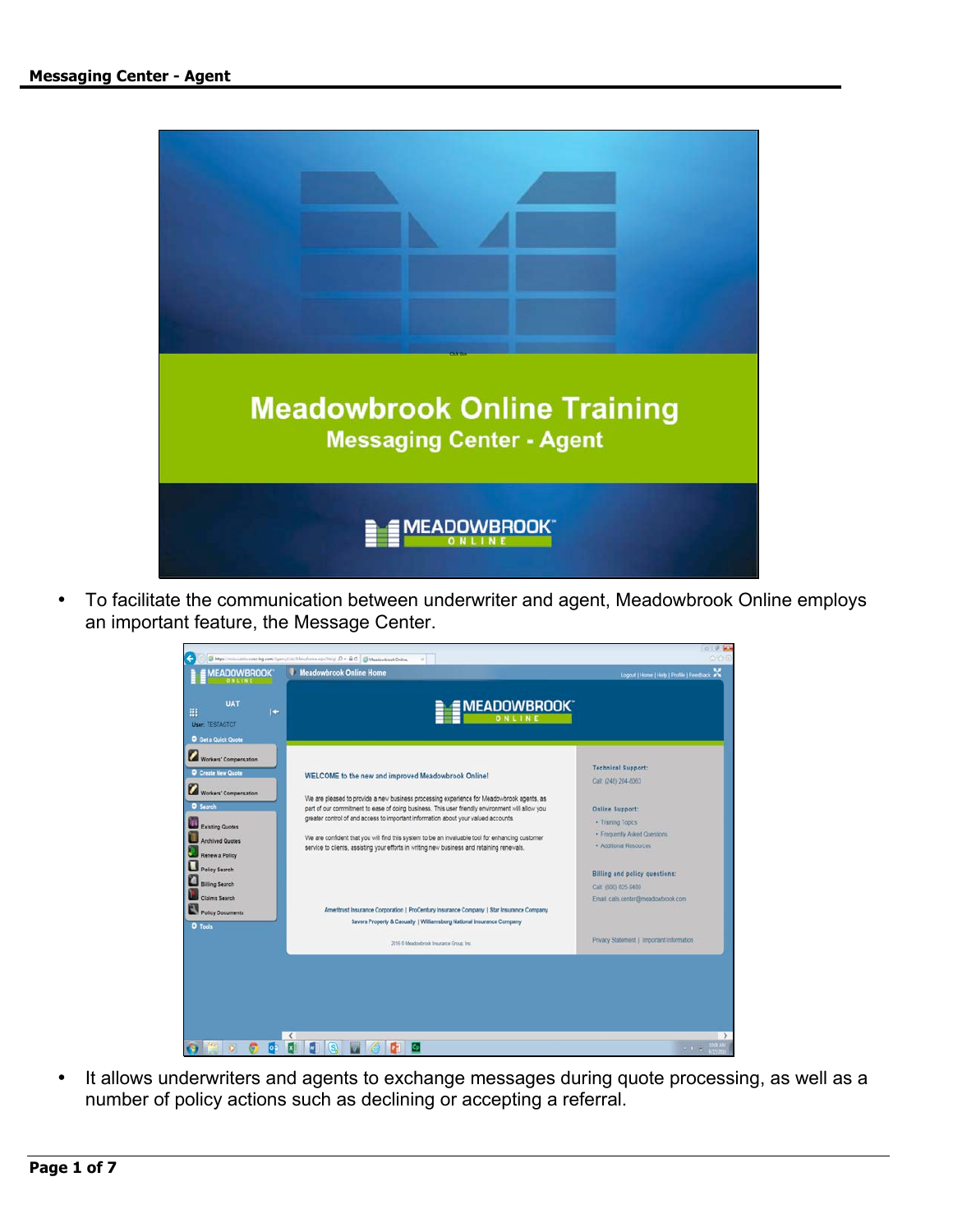| <b>Status:</b><br>Applicant<br>Policy/Quote Number.<br>Type:<br>I÷.<br><b>Search</b><br>All<br>$\checkmark$<br>All Lines Of Business<br>v<br><b>MackUW</b><br>O Advanced Options<br>Agency: MACKINAW ADMINI<br>Status <sup>1</sup><br>Applicant<br>Policy/Quote Number<br><b>Effective Date</b><br>Messages .<br><b>State</b><br>Get a Quick Quote<br>ħ<br>Not Taken<br>07/01/2016<br>M<br>\$0<br><b>TEST</b><br>WCQ3002382-00<br>Workers' Compensation<br>ħ<br>MI<br>\$1,722<br>DENNIS'S DOCKS, LLC<br>WCQ3002703-01<br>07/20/2016<br>Copied<br>Create New Quote<br>M<br>\$477<br>Referred<br>08/10/2016<br>$\Omega$<br>EMILY CAKE SHOP<br>WCQ3002825-02<br>Workers' Compensation<br>$\ddot{\Omega}$<br>Mi<br>\$583<br>TEST MSC QQ4<br>WCQ3002810-00<br>Referred<br>08/09/2018<br>\$1,722<br>$\triangle$<br>WCQ3002526-01<br>07/20/2016<br>M<br>DENNIS'S DOCKS, LLC<br>Accepted<br>Ŕ<br>\$20,101<br>THE MARKET PLACE, INC.<br>WCQ3002044-01<br>Unbound<br>06/20/2016<br>M<br>\$2,875<br>$\Omega$<br>SPARKLE CLEAN, LLC<br>WCQ3002033-04<br>06/05/2016<br>M<br>Accepted<br>IL.<br>\$10,714<br>Ġ<br>ILLINOIS CAR CARE. INC.<br>WCQ3002043-01<br>Unbound<br>07/01/2016<br>Ġ<br>M<br>\$1,565<br>JG CUSTOM & COLLISION LLC<br>WCQ3002039-01<br>Unbound<br>06/09/2016<br>V Bound<br>TEST MSC - QUOTE DEMO<br>WC 5000445-00<br>MI.<br>\$2,181<br>08/09/2016<br>白 | <b>UAT</b>      | <b>Basic Search</b> |  |  |                         |
|------------------------------------------------------------------------------------------------------------------------------------------------------------------------------------------------------------------------------------------------------------------------------------------------------------------------------------------------------------------------------------------------------------------------------------------------------------------------------------------------------------------------------------------------------------------------------------------------------------------------------------------------------------------------------------------------------------------------------------------------------------------------------------------------------------------------------------------------------------------------------------------------------------------------------------------------------------------------------------------------------------------------------------------------------------------------------------------------------------------------------------------------------------------------------------------------------------------------------------------------------------------------------------------------------------------------------------------------------------|-----------------|---------------------|--|--|-------------------------|
|                                                                                                                                                                                                                                                                                                                                                                                                                                                                                                                                                                                                                                                                                                                                                                                                                                                                                                                                                                                                                                                                                                                                                                                                                                                                                                                                                            |                 |                     |  |  |                         |
|                                                                                                                                                                                                                                                                                                                                                                                                                                                                                                                                                                                                                                                                                                                                                                                                                                                                                                                                                                                                                                                                                                                                                                                                                                                                                                                                                            |                 |                     |  |  |                         |
|                                                                                                                                                                                                                                                                                                                                                                                                                                                                                                                                                                                                                                                                                                                                                                                                                                                                                                                                                                                                                                                                                                                                                                                                                                                                                                                                                            |                 |                     |  |  | Premium                 |
|                                                                                                                                                                                                                                                                                                                                                                                                                                                                                                                                                                                                                                                                                                                                                                                                                                                                                                                                                                                                                                                                                                                                                                                                                                                                                                                                                            |                 |                     |  |  |                         |
|                                                                                                                                                                                                                                                                                                                                                                                                                                                                                                                                                                                                                                                                                                                                                                                                                                                                                                                                                                                                                                                                                                                                                                                                                                                                                                                                                            |                 |                     |  |  |                         |
|                                                                                                                                                                                                                                                                                                                                                                                                                                                                                                                                                                                                                                                                                                                                                                                                                                                                                                                                                                                                                                                                                                                                                                                                                                                                                                                                                            |                 |                     |  |  |                         |
| <b>Existing Quotes</b><br><b>Archived Quotes</b><br>Renew a Policy<br><b>Reservations</b><br>Account Search<br>Policy Search<br><b>Billing Search</b>                                                                                                                                                                                                                                                                                                                                                                                                                                                                                                                                                                                                                                                                                                                                                                                                                                                                                                                                                                                                                                                                                                                                                                                                      | <b>O</b> Search |                     |  |  |                         |
|                                                                                                                                                                                                                                                                                                                                                                                                                                                                                                                                                                                                                                                                                                                                                                                                                                                                                                                                                                                                                                                                                                                                                                                                                                                                                                                                                            |                 |                     |  |  |                         |
|                                                                                                                                                                                                                                                                                                                                                                                                                                                                                                                                                                                                                                                                                                                                                                                                                                                                                                                                                                                                                                                                                                                                                                                                                                                                                                                                                            |                 |                     |  |  |                         |
|                                                                                                                                                                                                                                                                                                                                                                                                                                                                                                                                                                                                                                                                                                                                                                                                                                                                                                                                                                                                                                                                                                                                                                                                                                                                                                                                                            |                 |                     |  |  |                         |
|                                                                                                                                                                                                                                                                                                                                                                                                                                                                                                                                                                                                                                                                                                                                                                                                                                                                                                                                                                                                                                                                                                                                                                                                                                                                                                                                                            |                 |                     |  |  |                         |
|                                                                                                                                                                                                                                                                                                                                                                                                                                                                                                                                                                                                                                                                                                                                                                                                                                                                                                                                                                                                                                                                                                                                                                                                                                                                                                                                                            |                 |                     |  |  |                         |
|                                                                                                                                                                                                                                                                                                                                                                                                                                                                                                                                                                                                                                                                                                                                                                                                                                                                                                                                                                                                                                                                                                                                                                                                                                                                                                                                                            |                 |                     |  |  |                         |
| <b>Claims Search</b>                                                                                                                                                                                                                                                                                                                                                                                                                                                                                                                                                                                                                                                                                                                                                                                                                                                                                                                                                                                                                                                                                                                                                                                                                                                                                                                                       |                 |                     |  |  |                         |
| Policy Documents                                                                                                                                                                                                                                                                                                                                                                                                                                                                                                                                                                                                                                                                                                                                                                                                                                                                                                                                                                                                                                                                                                                                                                                                                                                                                                                                           |                 |                     |  |  |                         |
| O Tools                                                                                                                                                                                                                                                                                                                                                                                                                                                                                                                                                                                                                                                                                                                                                                                                                                                                                                                                                                                                                                                                                                                                                                                                                                                                                                                                                    |                 |                     |  |  | <<   Page   1 \d d 3 >> |
|                                                                                                                                                                                                                                                                                                                                                                                                                                                                                                                                                                                                                                                                                                                                                                                                                                                                                                                                                                                                                                                                                                                                                                                                                                                                                                                                                            |                 |                     |  |  |                         |
|                                                                                                                                                                                                                                                                                                                                                                                                                                                                                                                                                                                                                                                                                                                                                                                                                                                                                                                                                                                                                                                                                                                                                                                                                                                                                                                                                            |                 |                     |  |  |                         |

- In Existing Quotes you will see the list of current quotes. On the left hand side under Messages you will see envelopes; a red flag indicates there are new messages.
- The messaging center will always display the messages with red flags on the top of the list.
- To open the Messaging Center on an existing quote, click on the envelope for that quote in the Message column

| <b>MEADOWBROOK</b><br>ONLINE                                    | Message Center                                                                                      |                                                                                    |                                                                                    | Logout   Home   Help   Profile   Feedback |
|-----------------------------------------------------------------|-----------------------------------------------------------------------------------------------------|------------------------------------------------------------------------------------|------------------------------------------------------------------------------------|-------------------------------------------|
| <b>UAT</b><br>皿<br>$\left  \right. +$<br><b>User: TESTAGTCT</b> | <b>Applicant: TEST</b><br>Company: MACKINAW WC - STAR INSURANCE CO.<br>Quote Number: WCQ 3002382 00 | Agency Number: 0010245<br>Term: 07/01/2016 - 07/01/2017<br><b>Status: Accepted</b> | Agency Name: MACKINAW ADMINISTRATORS, LLC<br>Quote Not Taken                       |                                           |
| Get a Quick Quote                                               |                                                                                                     | <b>Go Back</b>                                                                     | <b>Quote Not Taken</b><br>Post a Message                                           |                                           |
| Workers' Compensation                                           | Message History Print Q Vew<br>From                                                                 | To                                                                                 | Post a Message                                                                     | Date v                                    |
| Create New Quote                                                | ajain33@csc.com<br>q                                                                                | ajain33@csc.com                                                                    | <b>TEST</b>                                                                        | 07/01/2016                                |
| Workers' Compensation<br>C Search                               | ajain33@csc.com<br>q                                                                                |                                                                                    | Policy has been referred. See reason(s) in<br>Referral/Declination Message History | 07/01/2016                                |
| <b>Existing Quotes</b>                                          |                                                                                                     |                                                                                    |                                                                                    |                                           |
| 라<br><b>Archived Quotes</b><br>Renew a Policy                   | Referral/Declination<br>History                                                                     |                                                                                    |                                                                                    |                                           |
| Policy Search                                                   |                                                                                                     |                                                                                    |                                                                                    |                                           |
| Billing Search                                                  | <b>Referral/Declination History</b>                                                                 | Pint                                                                               |                                                                                    |                                           |
| <b>Claims Search</b>                                            | Message                                                                                             |                                                                                    | Date                                                                               | <b>Underwriting Reason</b>                |
|                                                                 |                                                                                                     | This policy (Reference Number 741258963) must be reviewed by your underwriter.     | 7/1/2016 9:35:45 AM                                                                | Accepted                                  |

- After selecting the envelope for a quote, you will see the Message History, as well as the Referral and Declination history.
- At this point you will be able to Go Back, Post a Message, or select Quote Not Taken.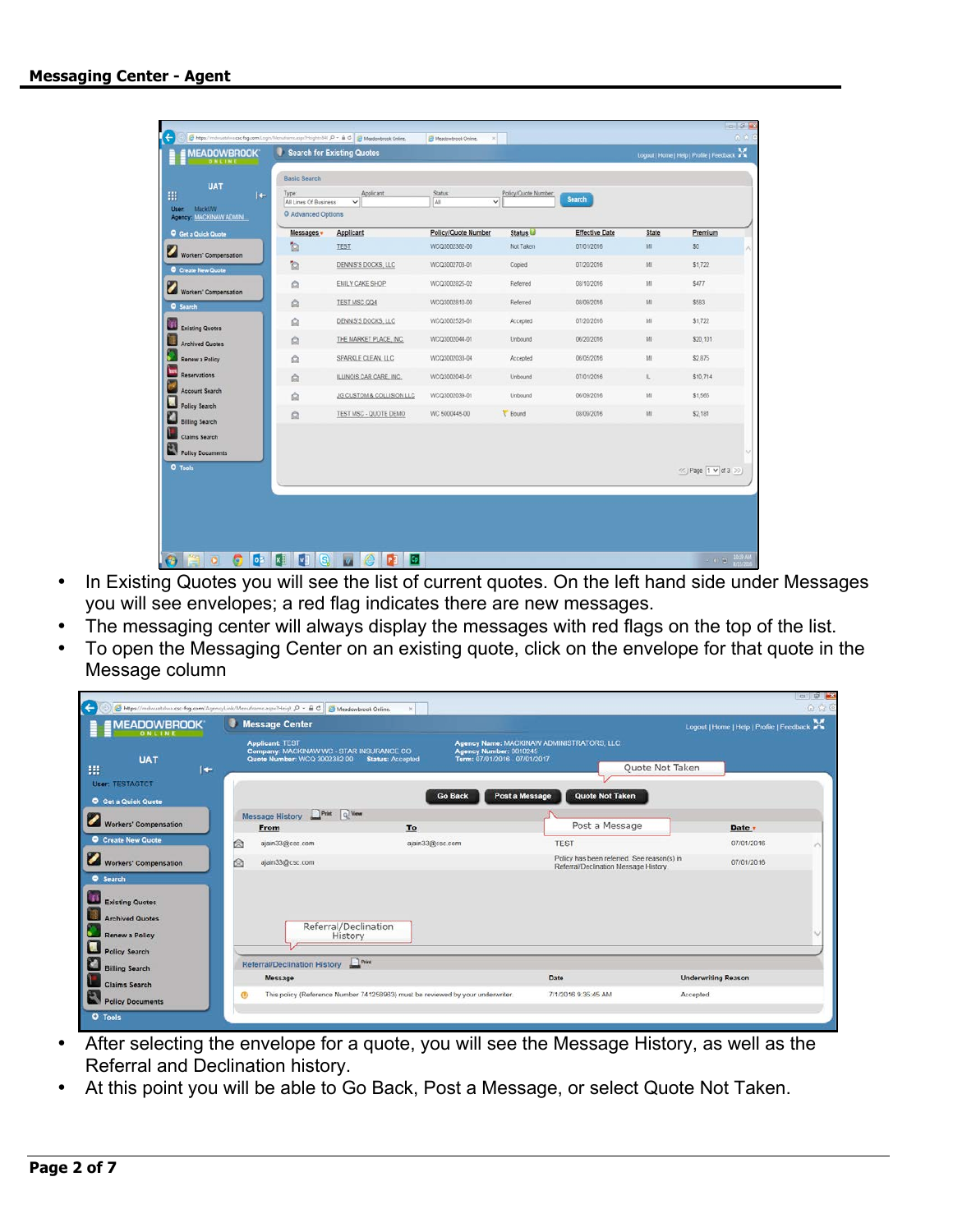| https://mdwurtalws.csc-fsg.com/AgencyLink/Menuframe.aspx/Height=10508iwidth=1680<br>$D - \triangle C$ Meadowbrook Online.<br>$\times$<br>Suggested Sites + (2) Web Slice Gallery +<br><b>Message Center</b><br>Logout   Home   Help   Profile   Feedback<br><b>MEADOWBROOK</b><br>ONLIN<br>Applicant: MDW MIG008153<br>Agency Name: KIRKILES & ASSOC COMMERCIAL<br>Company: NORTHEAST WC - STAR INS<br>Agency Number: 0010192<br>Term: 12/20/2015 - 12/20/2016<br><b>UAT</b><br>Quote Number: WCQ 3000517 02 Status: Request<br>Reply<br>m<br>$+$<br>User: TestAgent46<br><b>Go Back</b><br>Reply<br>C Get a Quick Quote<br>Message History <b>Dress</b> Q'Ver<br>Workers' Compensation<br>To<br>From<br>Message<br>Date -<br>Create New Quote<br>Need additional information about 27<br>q<br>donna tartamella@meadowbrook.com<br>donna.tartamella@meadowbrook.com<br>02/29/2016<br>$\sim$<br><b>Workers' Compensation</b><br>a<br>donna.tartamella@meadowbrook.com<br>02/29/2016<br>d.tartamella@meadowbrook.com<br>Outside my authority<br><b>Q</b> Search<br>Policy has been referred. See reason(s) in Referral/Declination Message<br>ė<br>DONNA TARTAMELLA@MEADOWBROOK.COM<br>sarora50@csc.com<br>12/28/2015<br><b>History</b><br><b>Existing Quotes</b><br>Archived Quotes<br>Renew a Policy<br>Policy Search<br>Billing Search<br>Referral/Declination History<br>Date<br><b>Underwriting Reason</b><br>Message<br>Claims Search<br>Agency of 0010192 for 46 is set to refer by the underwriter.<br>12/28/2015 2:30:14 PM<br>Accepted<br>$^{\circ}$<br>Policy Documents<br>Class code 8810 in ME is set to refer by the underwriter.<br>$\Phi$<br>12/28/2015 2:30:14 PM<br>Accepted |  |  |  | $-$ Hey $-$ XX |
|----------------------------------------------------------------------------------------------------------------------------------------------------------------------------------------------------------------------------------------------------------------------------------------------------------------------------------------------------------------------------------------------------------------------------------------------------------------------------------------------------------------------------------------------------------------------------------------------------------------------------------------------------------------------------------------------------------------------------------------------------------------------------------------------------------------------------------------------------------------------------------------------------------------------------------------------------------------------------------------------------------------------------------------------------------------------------------------------------------------------------------------------------------------------------------------------------------------------------------------------------------------------------------------------------------------------------------------------------------------------------------------------------------------------------------------------------------------------------------------------------------------------------------------------------------------------------------------------------------------------------------------------------------------------------------------------|--|--|--|----------------|
|                                                                                                                                                                                                                                                                                                                                                                                                                                                                                                                                                                                                                                                                                                                                                                                                                                                                                                                                                                                                                                                                                                                                                                                                                                                                                                                                                                                                                                                                                                                                                                                                                                                                                              |  |  |  | $A + B$        |
|                                                                                                                                                                                                                                                                                                                                                                                                                                                                                                                                                                                                                                                                                                                                                                                                                                                                                                                                                                                                                                                                                                                                                                                                                                                                                                                                                                                                                                                                                                                                                                                                                                                                                              |  |  |  |                |
|                                                                                                                                                                                                                                                                                                                                                                                                                                                                                                                                                                                                                                                                                                                                                                                                                                                                                                                                                                                                                                                                                                                                                                                                                                                                                                                                                                                                                                                                                                                                                                                                                                                                                              |  |  |  |                |
|                                                                                                                                                                                                                                                                                                                                                                                                                                                                                                                                                                                                                                                                                                                                                                                                                                                                                                                                                                                                                                                                                                                                                                                                                                                                                                                                                                                                                                                                                                                                                                                                                                                                                              |  |  |  |                |
|                                                                                                                                                                                                                                                                                                                                                                                                                                                                                                                                                                                                                                                                                                                                                                                                                                                                                                                                                                                                                                                                                                                                                                                                                                                                                                                                                                                                                                                                                                                                                                                                                                                                                              |  |  |  |                |
|                                                                                                                                                                                                                                                                                                                                                                                                                                                                                                                                                                                                                                                                                                                                                                                                                                                                                                                                                                                                                                                                                                                                                                                                                                                                                                                                                                                                                                                                                                                                                                                                                                                                                              |  |  |  |                |
|                                                                                                                                                                                                                                                                                                                                                                                                                                                                                                                                                                                                                                                                                                                                                                                                                                                                                                                                                                                                                                                                                                                                                                                                                                                                                                                                                                                                                                                                                                                                                                                                                                                                                              |  |  |  |                |
|                                                                                                                                                                                                                                                                                                                                                                                                                                                                                                                                                                                                                                                                                                                                                                                                                                                                                                                                                                                                                                                                                                                                                                                                                                                                                                                                                                                                                                                                                                                                                                                                                                                                                              |  |  |  |                |
|                                                                                                                                                                                                                                                                                                                                                                                                                                                                                                                                                                                                                                                                                                                                                                                                                                                                                                                                                                                                                                                                                                                                                                                                                                                                                                                                                                                                                                                                                                                                                                                                                                                                                              |  |  |  |                |
|                                                                                                                                                                                                                                                                                                                                                                                                                                                                                                                                                                                                                                                                                                                                                                                                                                                                                                                                                                                                                                                                                                                                                                                                                                                                                                                                                                                                                                                                                                                                                                                                                                                                                              |  |  |  |                |
|                                                                                                                                                                                                                                                                                                                                                                                                                                                                                                                                                                                                                                                                                                                                                                                                                                                                                                                                                                                                                                                                                                                                                                                                                                                                                                                                                                                                                                                                                                                                                                                                                                                                                              |  |  |  |                |
|                                                                                                                                                                                                                                                                                                                                                                                                                                                                                                                                                                                                                                                                                                                                                                                                                                                                                                                                                                                                                                                                                                                                                                                                                                                                                                                                                                                                                                                                                                                                                                                                                                                                                              |  |  |  |                |
|                                                                                                                                                                                                                                                                                                                                                                                                                                                                                                                                                                                                                                                                                                                                                                                                                                                                                                                                                                                                                                                                                                                                                                                                                                                                                                                                                                                                                                                                                                                                                                                                                                                                                              |  |  |  |                |

• Or if the quote is in a Request status, you can Reply or Go Back.

| <b>MEADOWBROOK</b><br>ONLINE                               | Send a Message                             |                           |             |                                |  |
|------------------------------------------------------------|--------------------------------------------|---------------------------|-------------|--------------------------------|--|
|                                                            | ×<br>Find                                  |                           |             | <b>Add Address</b>             |  |
| <b>UAT</b>                                                 | $\left  \right. +$<br><b>Email Address</b> | <b>User Name</b>          |             | To Field                       |  |
| <b>User: TESTAGTCT</b>                                     | daniel dulapa@meadowbrook.com<br>п         | Danny Dulapa              | Ia.         | DONNA TARTAMELLA@MEADOWBROOK.C |  |
| <b>O</b> Get a Quick Quote                                 | doug cubbin@meadowbrook.com                | Doug Cubbin               |             |                                |  |
|                                                            | judy.reckker@meadowbrook.com               | Judy Reckker              | CC.         |                                |  |
| Workers' Compensation                                      | kathleen.lee@meadowbrook.com               | Kathleen Lee              | From        | judy reckker@meadowbrook.com   |  |
| Create New Quote                                           |                                            | <<   Page   1 v   of 2 >> |             |                                |  |
| Workers' Compensation                                      |                                            |                           |             | From Field                     |  |
| <b>O</b> Search                                            | ※ 読 D B Z U 课 课 Vial                       | $-10pt$                   | ■■■■田田良宝 入り |                                |  |
|                                                            |                                            |                           |             |                                |  |
| Existing Quotes                                            |                                            |                           |             |                                |  |
| <b>Archived Quotes</b>                                     |                                            |                           |             |                                |  |
|                                                            |                                            |                           |             |                                |  |
| Renew a Policy                                             |                                            |                           |             |                                |  |
| Policy Search                                              |                                            |                           |             |                                |  |
|                                                            |                                            |                           |             |                                |  |
|                                                            |                                            |                           |             |                                |  |
|                                                            |                                            |                           |             |                                |  |
|                                                            |                                            |                           |             |                                |  |
|                                                            |                                            |                           |             |                                |  |
| <b>Billing Search</b><br>Claims Search<br>Policy Documents | V Include Email Notification               | <b>Send</b>               |             | Cancel                         |  |
| O Tools                                                    |                                            |                           |             |                                |  |
|                                                            |                                            |                           |             |                                |  |
|                                                            |                                            |                           |             |                                |  |
|                                                            |                                            |                           |             |                                |  |
|                                                            |                                            |                           |             |                                |  |
|                                                            |                                            |                           |             |                                |  |
|                                                            |                                            |                           |             |                                |  |
|                                                            |                                            |                           |             |                                |  |
|                                                            |                                            |                           |             |                                |  |
|                                                            |                                            |                           |             |                                |  |
|                                                            |                                            |                           |             |                                |  |

- When you chose Post a Message, Quote Not Taken, or Reply, the Send a Message will be displayed.
- The "From" field will be defaulted with your e-mail.
- The "To" field will be defaulted with the underwriter's Email who is assigned the quote.
- You have the option to change any of these addresses.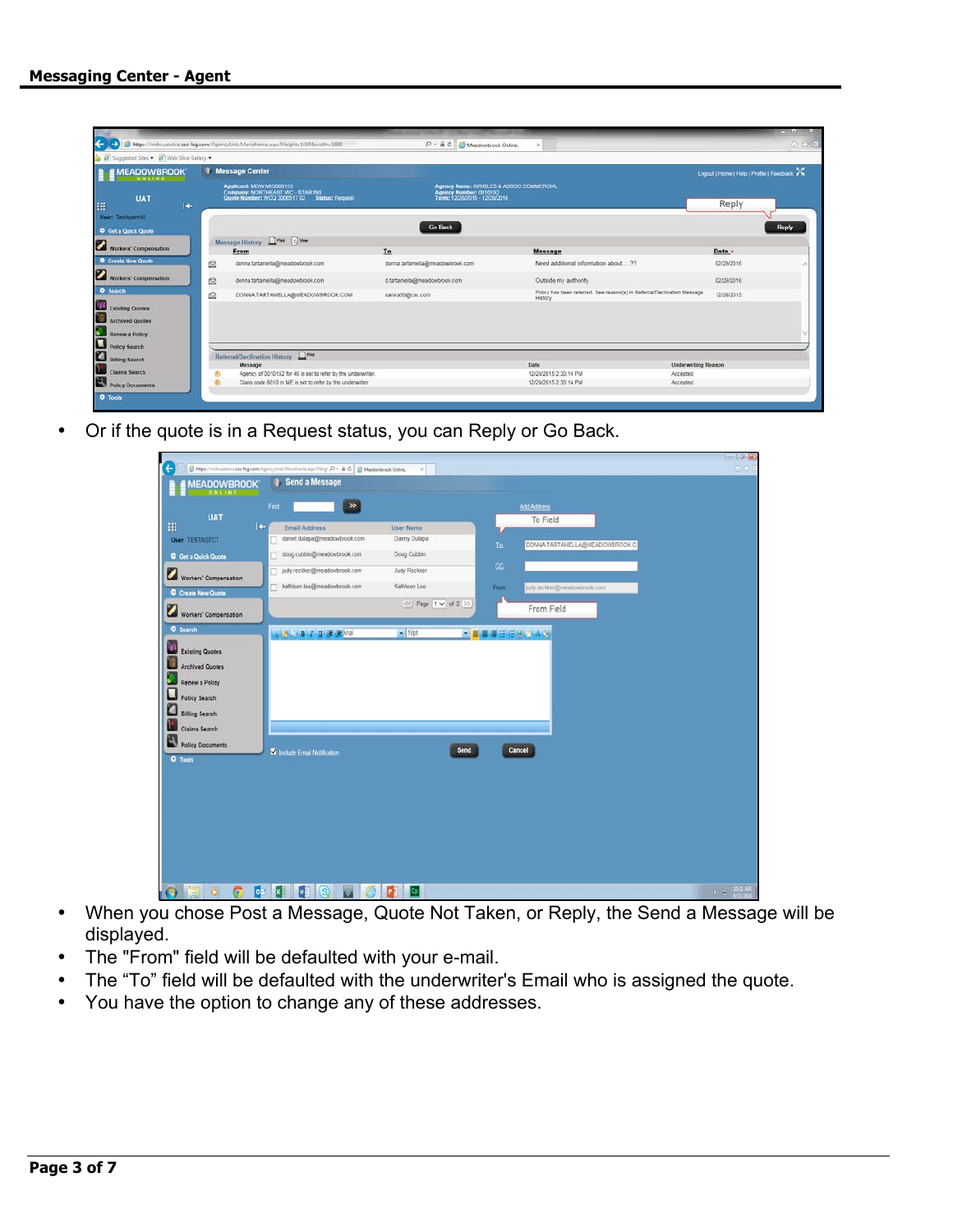| <b>MEADOWBROOK</b><br>ONLINE | Send a Message                |                                    |           |                                |  |
|------------------------------|-------------------------------|------------------------------------|-----------|--------------------------------|--|
| <b>UAT</b>                   | $\gg$<br>Find                 |                                    |           | <b>Add Address</b>             |  |
| Ш<br>I÷                      | <b>Email Address</b>          | <b>User Name</b>                   |           | Add Address                    |  |
| User: TESTAGTCT              | daniel.dulapa@meadowbrook.com | Danny Dulapa                       | To:       | DONNA TARTAMELLA@MEADOWBROOK.C |  |
| <b>O</b> Get a Quick Quote   | doug.cubbin@meadowbrook.com   | Doug Cubbin                        |           |                                |  |
| Workers' Compensation        | judy.reckker@meadowbrook.com  | <b>Judy Reckker</b>                | CC:       |                                |  |
| Create New Quote             | kathleen.lee@meadowbrook.com  | Kathleen Lee                       | From:     | judy.reckker@meadowbrook.com   |  |
| Workers' Compensation        |                               | $\ll$ ) Page 1 $\vee$ of 2 $\gg$ ) |           |                                |  |
| <b>O</b> Search              | △ 选上> B / U 读读 Nial           | $\bullet$ 10pt                     | ■著書日目録■Aの |                                |  |
|                              |                               |                                    |           |                                |  |
| <b>Existing Quotes</b><br>僵  |                               |                                    |           |                                |  |
| <b>Archived Quotes</b>       |                               |                                    |           |                                |  |
| <b>Renew a Policy</b>        |                               |                                    |           |                                |  |
| Policy Search                |                               |                                    |           |                                |  |
| a<br><b>Billing Search</b>   |                               |                                    |           |                                |  |
| <b>Claims Search</b>         |                               |                                    |           |                                |  |
|                              |                               |                                    |           |                                |  |

• If you need to add an Email address, click the Add address button on the top right hand corner.

|                                             |                                                                                              |                                                        |                                    |                                       |                                                  |                       |                 | <b>SCHOOL SECTION</b> |
|---------------------------------------------|----------------------------------------------------------------------------------------------|--------------------------------------------------------|------------------------------------|---------------------------------------|--------------------------------------------------|-----------------------|-----------------|-----------------------|
| ←                                           | C https://mdwustahua.csc-fsg.com/AgencyLink/Memdrama.nuniHergi $\beta$ - A C   1'EMeadoworld |                                                        |                                    | Meadowbrook Online 4 AAMGA University | C Cvent Inc WebEx Ent @ New tab                  | C. Meadowbrook Insur. | Meadowbrook O X | n ★ 0                 |
| <b>MEADOWBROOK</b><br>ONLINI                | Send a Message                                                                               |                                                        |                                    |                                       |                                                  |                       |                 |                       |
| <b>UAT</b><br>拙<br>$+$                      | <b>Kings</b>                                                                                 | <b>BEE</b>                                             |                                    |                                       | cotoannes                                        |                       |                 |                       |
| MackUW.<br>User:<br>Agency: MACKINAW ADMINI | <b>Email Aitomna</b><br>daniel dulapa@meadowbrook.com<br>doug cubbin@meadowthrook.com        | <b>DAAr Nume</b><br>Danny Dulape<br><b>Doug Cubbin</b> |                                    | $-10$                                 | MARK CUSSON/WEADOWERDOK COM                      |                       |                 |                       |
| <b>O</b> Get a Quick Quote                  | judy reckker@moadowtrook.com                                                                 | Judy Recklare                                          |                                    | 166                                   |                                                  |                       |                 |                       |
| Workers' Compensation<br>O Create New Quote | kattueen lengtemaaloadation.com                                                              | Kathleen Live                                          | ※   Page   1 V   of 2 (2)          | <b>Western</b>                        | <b>WWW. THE REPORT OF A REAL PROPERTY AND IN</b> |                       |                 |                       |
| Workers' Compensation<br>Search             | <b>WARD AND ARRAIGNMENT</b>                                                                  | . Add an Address<br>Name: Drew Miller<br><b>PART</b>   | Enable drew miller@meadowbrook.com |                                       |                                                  |                       |                 |                       |
| Existing Quotes<br>Archived Quotes          |                                                                                              | Add                                                    | Cancel                             |                                       |                                                  |                       |                 |                       |
| Renew a Policy                              |                                                                                              |                                                        |                                    |                                       |                                                  |                       |                 |                       |
| Reservations<br>Account Search              |                                                                                              |                                                        |                                    |                                       |                                                  |                       |                 |                       |
| Policy Search<br><b>Billing Search</b>      | N include citizen Manhemmer                                                                  |                                                        | Sond                               | Cancel                                |                                                  |                       |                 |                       |

• Once you click the Add Address button, you will see a text box to add Name and Email address.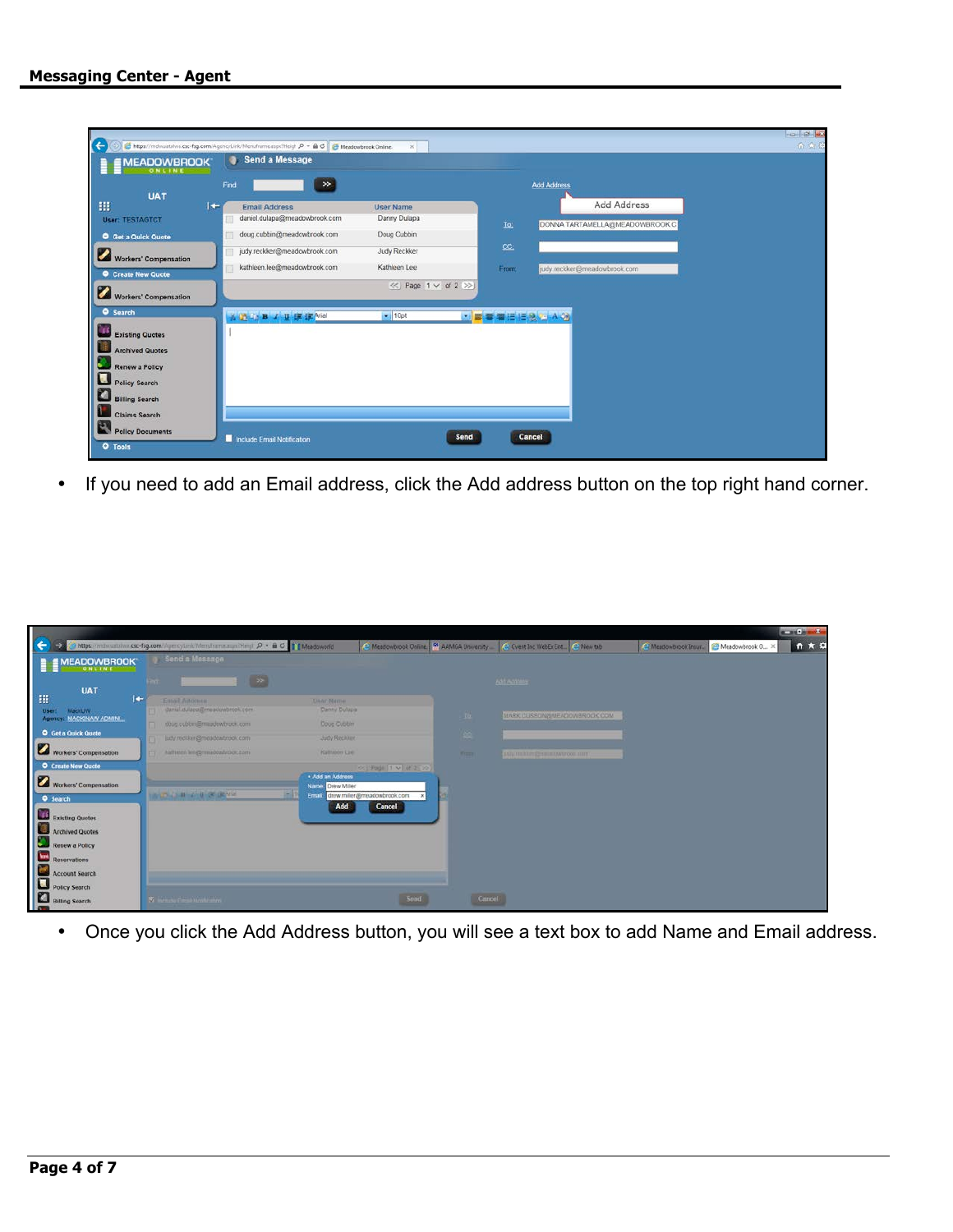|                                                                    |      |                                                                                                                   |                                          |                                                        |           |                                |                                         | $x = 0$ $x = 1$ |
|--------------------------------------------------------------------|------|-------------------------------------------------------------------------------------------------------------------|------------------------------------------|--------------------------------------------------------|-----------|--------------------------------|-----------------------------------------|-----------------|
| ←<br><b>MEADOWBROOK</b>                                            |      | https://mdwomalika.csc-fsg.com/AgmicyCink/Memihams.aspx?rleg  D = B C         Meadoworld<br><b>Send a Message</b> |                                          | C Meadoutirook Online. <sup>[2]</sup> AAMDA University |           | Covert for Webfactor Chies cab | A Meadowbrook Insur B Meadowbrook O., X | <b>  ↑ ★ ☆</b>  |
| <b>UAT</b>                                                         | Find | $\infty$                                                                                                          |                                          |                                                        |           | Add Address                    |                                         |                 |
| 指<br>œ<br><b>MACKER</b><br><b>User:</b><br>Agency: MACKINAW ADMINI | о    | <b>Email Address</b><br>daniel.dulapa@meadowbrook.com<br>doug cubbin@meadowbrook.com                              | User Name<br>Danny Dulapa<br>Doug Cubbin |                                                        | In        | MARK CUSSON@MEADOWBROOK COM    |                                         |                 |
| O Get a Quick Quota<br>Workers' Compensation                       |      | drew.miler@meadowbrook.com<br>judy.reckker@meadowbrook.com                                                        | Drew Miller<br>Judy Reckker              | New contact                                            | CC.<br>m. | judy.reckker@meadowbrook.com   |                                         |                 |
| <b>O</b> Create New Quote<br><b>Workers' Compensation</b>          |      |                                                                                                                   |                                          | <<   Page   1 \ of 2 >>                                |           |                                |                                         |                 |
| <b>O</b> Search                                                    |      | <b>WE ARE A REAL PROPERTY OF A REAL PROPERTY</b>                                                                  | $-1000$                                  | ■■■■田田見古人の                                             |           |                                |                                         |                 |
| <b>Existing Quotes</b><br>Archived Quotes                          |      |                                                                                                                   |                                          |                                                        |           |                                |                                         |                 |
| Renew a Policy<br>Reservations                                     |      |                                                                                                                   |                                          |                                                        |           |                                |                                         |                 |
| Account Search<br>Policy Search                                    |      |                                                                                                                   |                                          |                                                        |           |                                |                                         |                 |
| <b>D</b> Diffing Search<br>$\blacksquare$                          |      | M Include Email Notification                                                                                      |                                          | Send                                                   | Cancel    |                                |                                         |                 |

• Once you have entered the information, you will see the individual's Email address appear in your Email list.

|                                 |                                                                                                                 | x                                |                                       | $= 0 - 1$          |
|---------------------------------|-----------------------------------------------------------------------------------------------------------------|----------------------------------|---------------------------------------|--------------------|
| €<br><b>MEADOWBROOK</b>         | https://indiviation.csc-fsg.com/Login/Mendrame.xspi?rteghts104 .D = B O B Meadowbrook Online.<br>Send a Message |                                  |                                       | $-020$             |
| <b>DNEINE</b>                   | $\blacksquare$<br>Find:                                                                                         |                                  | <b>501500000</b>                      |                    |
| <b>UAT</b><br>曲                 |                                                                                                                 |                                  |                                       |                    |
| I÷.<br>User:<br>MackUN          | <b>Email Address</b><br>daniel dulapa@meadowbrook.com                                                           | <b>User Name</b><br>Danny Dulapa |                                       |                    |
| <b>ASSES MACKINAN ADMIN.</b>    | doug cubbin@meadowbrook.com                                                                                     | Doug Cubbin                      | sidy.recktor@meadowbrook.com<br>Is.   |                    |
| C Get a Quick Quote             | judy reckker@meadowbrook.com                                                                                    | Judy Reckker                     | œ                                     |                    |
| Workers' Compensation           | kathleen.lee@meadowbrook.com                                                                                    | Kathleen Lee                     | judy reckken@missbowbrook.com<br>From |                    |
| <b>O</b> Create New Quote       |                                                                                                                 |                                  |                                       |                    |
| <b>Workers' Compensation</b>    |                                                                                                                 |                                  |                                       |                    |
| <b>O</b> Search                 | ※ 第2章 2 章 第34章                                                                                                  | $+ 10pt$<br>■ ■ ■ ■ 国田島 ■ 本の     |                                       |                    |
| Existing Quotes                 |                                                                                                                 |                                  |                                       |                    |
| Archived Quotes                 |                                                                                                                 |                                  |                                       |                    |
| Renew a Policy                  |                                                                                                                 |                                  |                                       |                    |
| Reservations                    |                                                                                                                 |                                  |                                       |                    |
| <b>Account Search</b>           |                                                                                                                 |                                  |                                       |                    |
| Policy Search                   |                                                                                                                 |                                  |                                       |                    |
| <b>D</b> Billing Search         | Include Email Notification                                                                                      |                                  | Send<br>Cancel                        |                    |
| Claims Search                   | Click Include Email                                                                                             |                                  |                                       |                    |
| Policy Documents                | Notification                                                                                                    |                                  |                                       |                    |
| <b>O</b> Tools                  |                                                                                                                 |                                  |                                       |                    |
|                                 |                                                                                                                 |                                  |                                       |                    |
|                                 |                                                                                                                 |                                  |                                       |                    |
|                                 |                                                                                                                 |                                  |                                       |                    |
|                                 |                                                                                                                 |                                  |                                       |                    |
|                                 |                                                                                                                 |                                  |                                       |                    |
|                                 |                                                                                                                 |                                  |                                       |                    |
|                                 |                                                                                                                 |                                  |                                       |                    |
|                                 |                                                                                                                 |                                  |                                       |                    |
|                                 |                                                                                                                 |                                  |                                       |                    |
|                                 |                                                                                                                 |                                  |                                       |                    |
|                                 |                                                                                                                 |                                  |                                       |                    |
| G<br>$\bullet$<br>Ø<br>ting and | <b>DE XH WHICH A C PA B</b>                                                                                     |                                  |                                       | $-41.73$ $+30.794$ |

- To post a message, type your message in the text box. Then select the Recipient and click Send.
- There are two ways to post a message. The first way is to include Email Notification; it is sent to the address in the "To" field.
- The second way is to uncheck Include Email Notification, which is located under the text box. This will ensure the message ends up in your Message History without sending an Email Notification.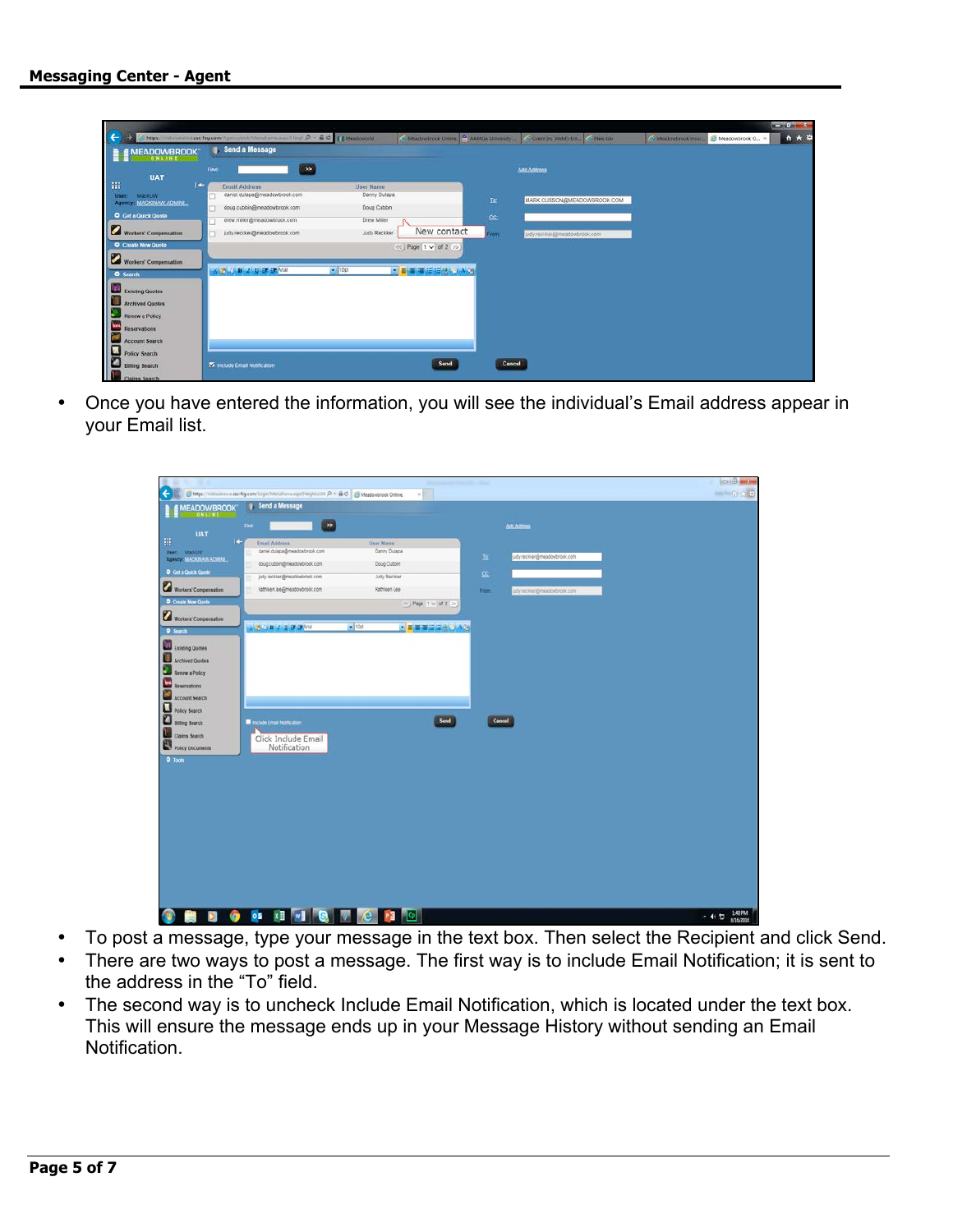## **Messaging Center - Agent**

| $\left  \leftarrow \right\rangle$                 | https://mdwuatalwa.csc-fsg.com/AgencyLink/Menuframe.aspx?Heigl $\mathcal{Q}$ v $\mathbf{a}$ d $\mathbf{c}$ Meadowbrook Online.                                 | $\mathbb X$                    |                 | $\begin{array}{c c c c c} \hline \multicolumn{3}{c }{\mathbb{C}} & \multicolumn{3}{c }{\mathbb{C}} \end{array} \begin{array}{c c c c} \multicolumn{3}{c }{\mathbb{C}} & \multicolumn{3}{c }{\mathbb{C}} \end{array} \begin{array}{c c c c} \multicolumn{3}{c }{\mathbb{C}} & \multicolumn{3}{c }{\mathbb{C}} \end{array} \begin{array}{c c c c} \multicolumn{3}{c }{\mathbb{C}} & \multicolumn{3}{c }{\mathbb{C}} \end{array} \begin{array}{c c c $<br>命女德 |
|---------------------------------------------------|----------------------------------------------------------------------------------------------------------------------------------------------------------------|--------------------------------|-----------------|------------------------------------------------------------------------------------------------------------------------------------------------------------------------------------------------------------------------------------------------------------------------------------------------------------------------------------------------------------------------------------------------------------------------------------------------------------|
| <b>MEADOWBROOK</b><br>ONLINE                      | Send a Message                                                                                                                                                 |                                |                 |                                                                                                                                                                                                                                                                                                                                                                                                                                                            |
| <b>UAT</b>                                        | $\rightarrow$<br>Find:                                                                                                                                         |                                |                 | <b>Add Address</b>                                                                                                                                                                                                                                                                                                                                                                                                                                         |
| 排<br>$\left  \right. +$                           | <b>Email Address</b>                                                                                                                                           | <b>User Name</b>               |                 |                                                                                                                                                                                                                                                                                                                                                                                                                                                            |
| <b>User: TESTAGTCT</b>                            | daniel.dulapa@meadowbrook.com                                                                                                                                  | Danny Dulapa                   | To:             | DONNA.TARTAMELLA@MEADOWBROOK.C                                                                                                                                                                                                                                                                                                                                                                                                                             |
| Get a Quick Quote                                 | doug.cubbin@meadowbrook.com                                                                                                                                    | Doug Cubbin                    |                 |                                                                                                                                                                                                                                                                                                                                                                                                                                                            |
| <b>Workers' Compensation</b>                      | judy.reckker@meadowbrook.com                                                                                                                                   | Judy Reckker                   | CC <sub>2</sub> |                                                                                                                                                                                                                                                                                                                                                                                                                                                            |
| Create New Quote                                  | kathleen.lee@meadowbrook.com                                                                                                                                   | Kathleen Lee                   | From:           | judy.reckker@meadowbrook.com                                                                                                                                                                                                                                                                                                                                                                                                                               |
| <b>Workers' Compensation</b>                      |                                                                                                                                                                | $\ll$ Page 1 $\vee$ of 2 $\gg$ |                 |                                                                                                                                                                                                                                                                                                                                                                                                                                                            |
| Search                                            | A 图上 B Z U 建建 Arial                                                                                                                                            | $\bullet$ 10pt                 | · 喜喜着日日息店 A 例   |                                                                                                                                                                                                                                                                                                                                                                                                                                                            |
| <b>Existing Quotes</b>                            | This is where you type your message. I am not sending an email. I just want this message to be on<br>this quote so I unchecked the Include Email Notification. |                                |                 |                                                                                                                                                                                                                                                                                                                                                                                                                                                            |
| L<br><b>Archived Quotes</b>                       |                                                                                                                                                                |                                |                 |                                                                                                                                                                                                                                                                                                                                                                                                                                                            |
| <b>Renew a Policy</b>                             |                                                                                                                                                                |                                |                 |                                                                                                                                                                                                                                                                                                                                                                                                                                                            |
|                                                   |                                                                                                                                                                |                                |                 |                                                                                                                                                                                                                                                                                                                                                                                                                                                            |
| Renew a Policy<br>Policy Search<br>Billing Search |                                                                                                                                                                |                                |                 |                                                                                                                                                                                                                                                                                                                                                                                                                                                            |
| <b>Claims Search</b>                              |                                                                                                                                                                |                                |                 |                                                                                                                                                                                                                                                                                                                                                                                                                                                            |
| Policy Documents                                  |                                                                                                                                                                |                                |                 |                                                                                                                                                                                                                                                                                                                                                                                                                                                            |
| <b>Q</b> Tools                                    | Include Email Notification                                                                                                                                     |                                | Send            | Cancel                                                                                                                                                                                                                                                                                                                                                                                                                                                     |

• Either way, once you hit Send you will then see your message posted in the Message History.

| $\leftarrow$                                                                        |                                                                                    | Attps://mdwuatalwa.csc-fsg.com/Login/Menuframe.aspx?Height=104 P + A C   Attps://mdwuatalwa.csc-fsg.com/Login/Menuframe.aspx?Height=104 P + A C   Attadowbrook Online. | Wanted Street, Soldier Co., Miller<br>$\times$ |                     |                       |              |                                           | 6 * 8 |
|-------------------------------------------------------------------------------------|------------------------------------------------------------------------------------|------------------------------------------------------------------------------------------------------------------------------------------------------------------------|------------------------------------------------|---------------------|-----------------------|--------------|-------------------------------------------|-------|
| <b>EMEADOWBROOK</b><br>ONLINE                                                       | Search for Existing Quotes                                                         |                                                                                                                                                                        |                                                |                     |                       |              | Logout   Home   Help   Profile   Feedback |       |
| <b>UAT</b><br>排<br>$\left  \right. +$<br>MackUW<br>User:<br>Agency: MACKINAW ADMINI | <b>Basic Search</b><br>Type:<br>All Lines Of Business<br><b>O</b> Advanced Options | Applicant:<br>Status:<br>All<br>$\vee$                                                                                                                                 | Policy/Quote Number:<br>$\vee$                 | Search              |                       |              |                                           |       |
| <b>O</b> Get a Quick Quote                                                          | Messages .                                                                         | <b>Applicant</b>                                                                                                                                                       | <b>Policy/Quote Number</b>                     | Status <sup>6</sup> | <b>Effective Date</b> | <b>State</b> | Premium                                   |       |
| Workers' Compensation                                                               | $\triangleright$                                                                   | <b>TESTING CA MESSAGE</b>                                                                                                                                              | WC 5000466-00                                  | V Bound             | 08/15/2016            | M            | \$61,162                                  |       |
| <b>O</b> Create New Quote                                                           | D                                                                                  | <b>EMILY CAKE SHOP</b>                                                                                                                                                 | WCQ3002825-02                                  | Replied             | 08/10/2016            | MI           | \$477                                     |       |
| Workers' Compensation                                                               | a                                                                                  | <b>DENNIS'S DOCKS, LLC</b>                                                                                                                                             | WCQ3002703-01                                  | Copied              | 07/20/2016            | MI           | \$1,722                                   |       |
| <b>O</b> Search                                                                     | $\hat{p}$                                                                          | <b>TEST345</b>                                                                                                                                                         | WCQ3002866-00                                  | Referred            | 08/15/2016            | MI           | \$0                                       |       |
| Existing Quotes                                                                     | ⋒                                                                                  | TEST MSC QQ4                                                                                                                                                           | WCQ3002810-00                                  | Referred            | 08/09/2016            | MI           | \$583                                     |       |
| Ħ<br><b>Archived Quotes</b>                                                         | ◎                                                                                  | <b>TESTING</b>                                                                                                                                                         | NFA6000204-00                                  | V Bound             | 08/15/2016            | MI           | \$1,028,111                               |       |
| ۰.<br>Renew a Policy                                                                | ◙                                                                                  | THE MARKET PLACE, INC.                                                                                                                                                 | WCQ3002044-01                                  | Unbound             | 06/20/2016            | MI           | \$20,101                                  |       |
| Reservations                                                                        | $\circledR$                                                                        | <b>TEST</b>                                                                                                                                                            | WCQ3002382-00                                  | Not Taken           | 07/01/2016            | MI           | \$0                                       |       |
| <b>Account Search</b><br>С                                                          | $\circledR$                                                                        | DENNIS'S DOCKS, LLC                                                                                                                                                    | WCQ3002526-01                                  | Accepted            | 07/20/2016            | MI           | \$1,722                                   |       |
| Policy Search<br>Billing Search                                                     | $\bigcirc$                                                                         | SPARKLE CLEAN, LLC                                                                                                                                                     | WCQ3002033-04                                  | Accepted            | 06/05/2016            | MI           | \$2,875                                   |       |
| <b>Claims Search</b><br>Policy Documents                                            |                                                                                    |                                                                                                                                                                        |                                                |                     |                       |              |                                           |       |
| O Tools                                                                             |                                                                                    |                                                                                                                                                                        |                                                |                     |                       |              | « Page 1 v of 3 >>                        |       |

- The Messaging Center is also available in the Archived Quotes to see the message history.
- The Messaging Center is also available in the Renewal listing for renewals in a pending renewal state.
- In the Renewal listing, you will have the same messaging options as you have on the Existing Quote List as discussed earlier.